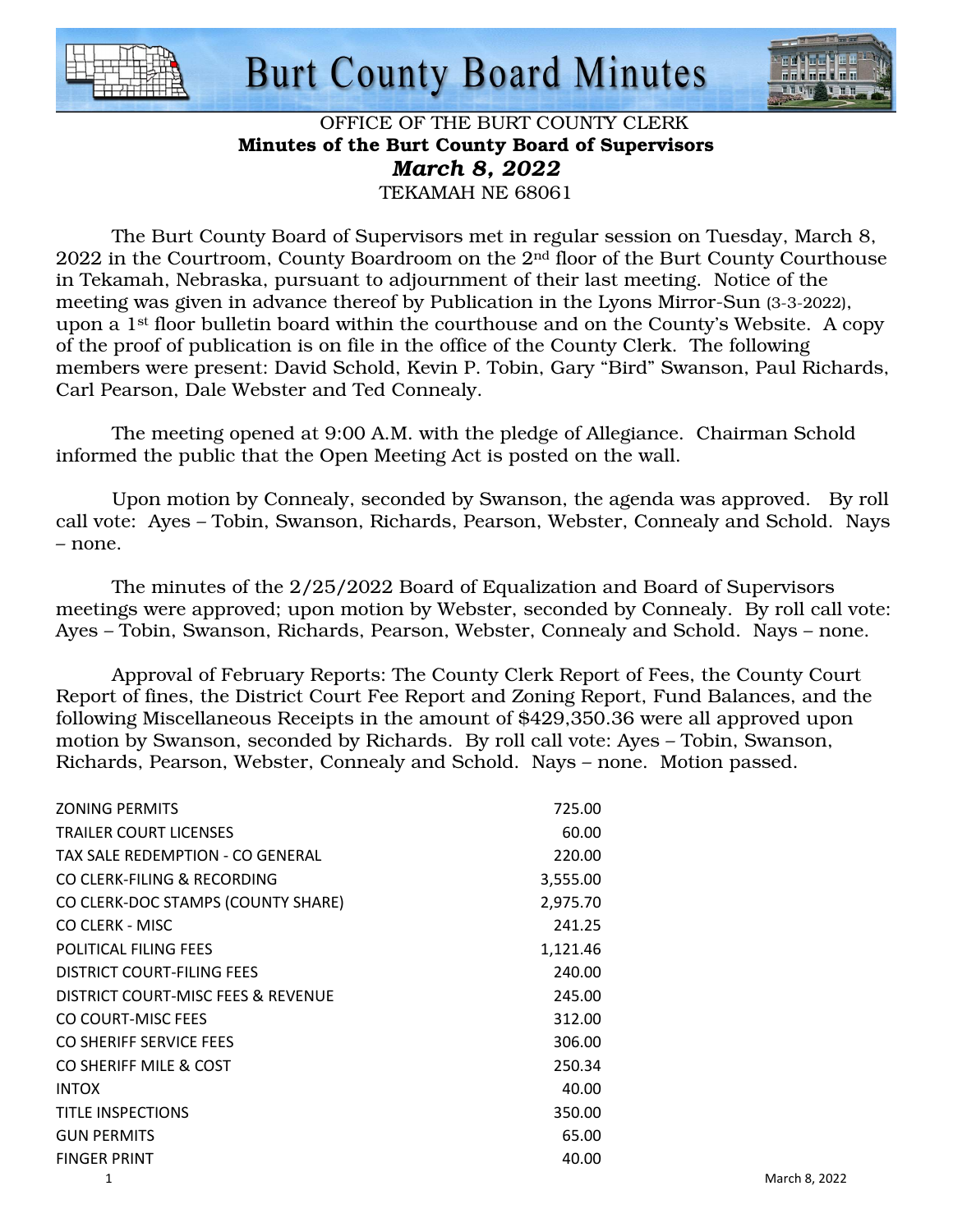

# **Burt County Board Minutes**

| <b>INTEREST ON INVESTMENTS</b>                           | 1,966.80   |
|----------------------------------------------------------|------------|
| <b>MEETING REIMBURSE</b>                                 | 450.00     |
| <b>DUES REIMBURSE</b>                                    | 216.00     |
| HIGHWAY/STREET ALLOCATION                                | 100,865.37 |
| ROAD INCENTIVE PAYMENT                                   | 4,500.00   |
| <b>MISC REVENUE - NNTC</b>                               | 16.60      |
| <b>FUND TRANSFER -GEN to ROAD</b>                        | 30,000.00  |
| <b>LODGING TAX</b>                                       | 2,415.67   |
| CO CLERK-PRESERVATION & MODERNIZATION                    | 570.00     |
| <b>STOP</b>                                              | 50.00      |
| CDBG (FUND 2606)                                         | 101,374.79 |
| <b>INHERITANCE TAX - Helen Fleischman</b>                | 22,638.26  |
| INHERITANCE TAX -<br>Erma Shawver (amendment + interest) | 7,258.11   |
| INHERITANCE TAX -<br>Rosamond Reyzlik                    | 14,536.68  |
| 911 WIRELESS SERVICE FUND                                | 4,663.07   |
| <b>COUNTY 911 SURCHARGES</b>                             | 814.00     |
| <b>COUNTY COURT FINES-REGULAR</b>                        | 2,201.00   |
| <b>DECATUR FIRE-GENERAL</b>                              | 202.19     |
| <b>LYONS FIRE-GENERAL</b>                                | 866.87     |
| <b>OAKLAND FIRE-GENERAL</b>                              | 2,136.58   |
| <b>DECATUR FIRE-BOND</b>                                 | 106.56     |
| <b>LYONS FIRE-BOND</b>                                   | 98.12      |
| <b>TAX SALE REDEMPTION -</b>                             | 54,521.05  |
| <b>HOMESTEAD ALLOCATIONS</b>                             | 66,135.89  |

### Special Designated Liquor License

Upon motion by Pearson, seconded by Richards, the Board approved a SDL for Burtonian Enterprises, LLC (Fremont, NE) to serve a reception at Harvest Moon (Oakland) on June 25, 2022. By roll call vote: Ayes -Tobin, Swanson, Richards, Pearson, Webster, Connealy and Schold. Nays – none.

 Mike Boden, NACO Benefit Services Manager and Judd Allen, a representative from NACO Benefit Services updated the board about a new Supplemental Life option NACO is offering. Mr. Boden and Mr. Allen also reminded the board of the insurance services/guidance that is available to all Counties via NACO.

#### Burt County Economic Development

Patty Plugge, Executive Director of BCEDC reported that the Burt County Visitors Committee and the BCEDC board have decided to hire a marketing firm to help create a marketing campaign for Burt County tourism. Redthread (Lincoln) is the firm that was chosen; Plugge explained the project cost is approx. \$60,000.00, that cost includes the creation of branding and logo, digital advertising via video clips and creation of social media algorithms, and a landing page. The marketing will all be put together in a package that will advertise Burt County tourism with a focus on Burt County's location and proximity to